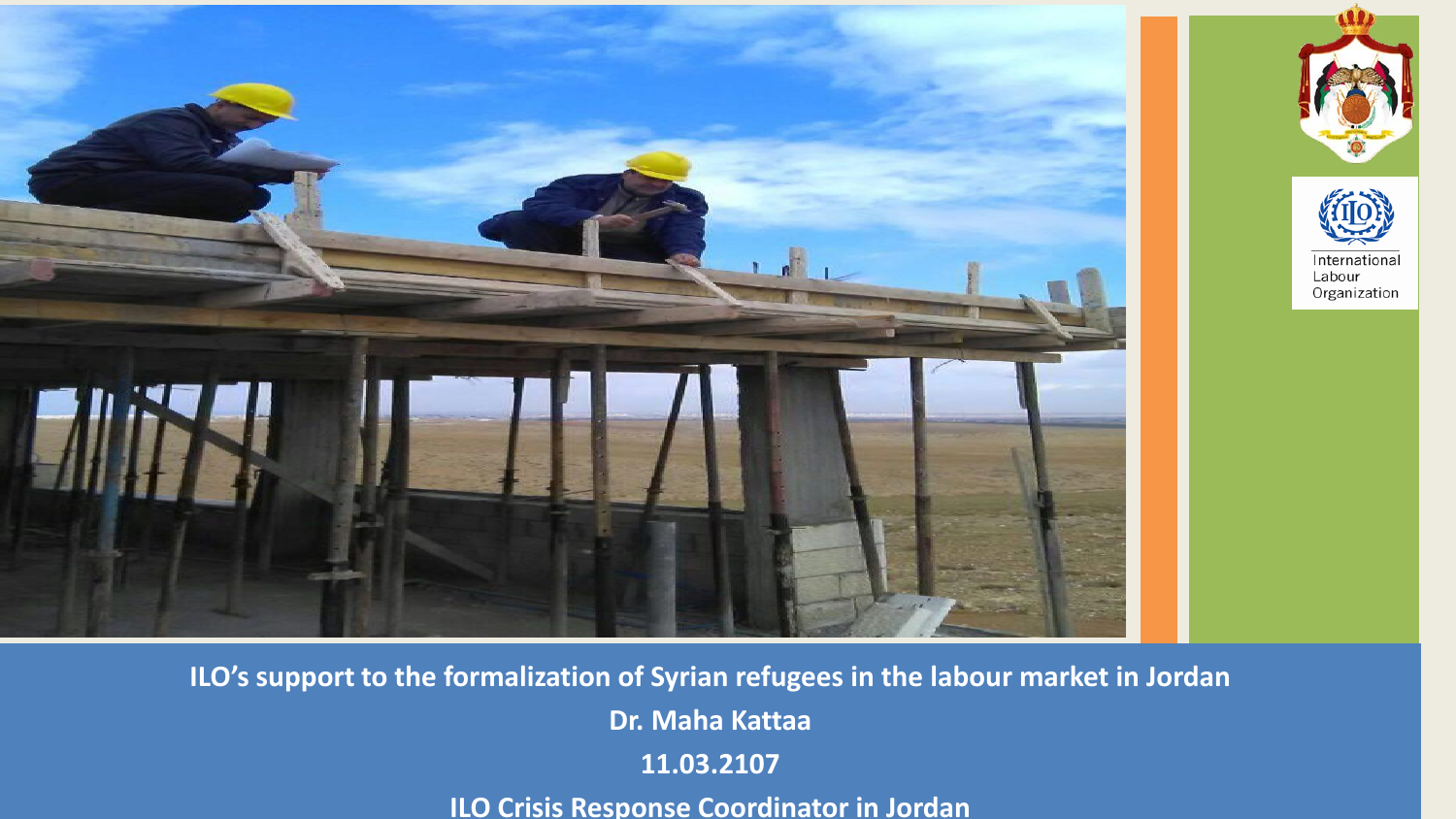

**Number of Work Permits issued to Syrian** workers, By Gender



Share of Syrians among migrant workers having received a work permit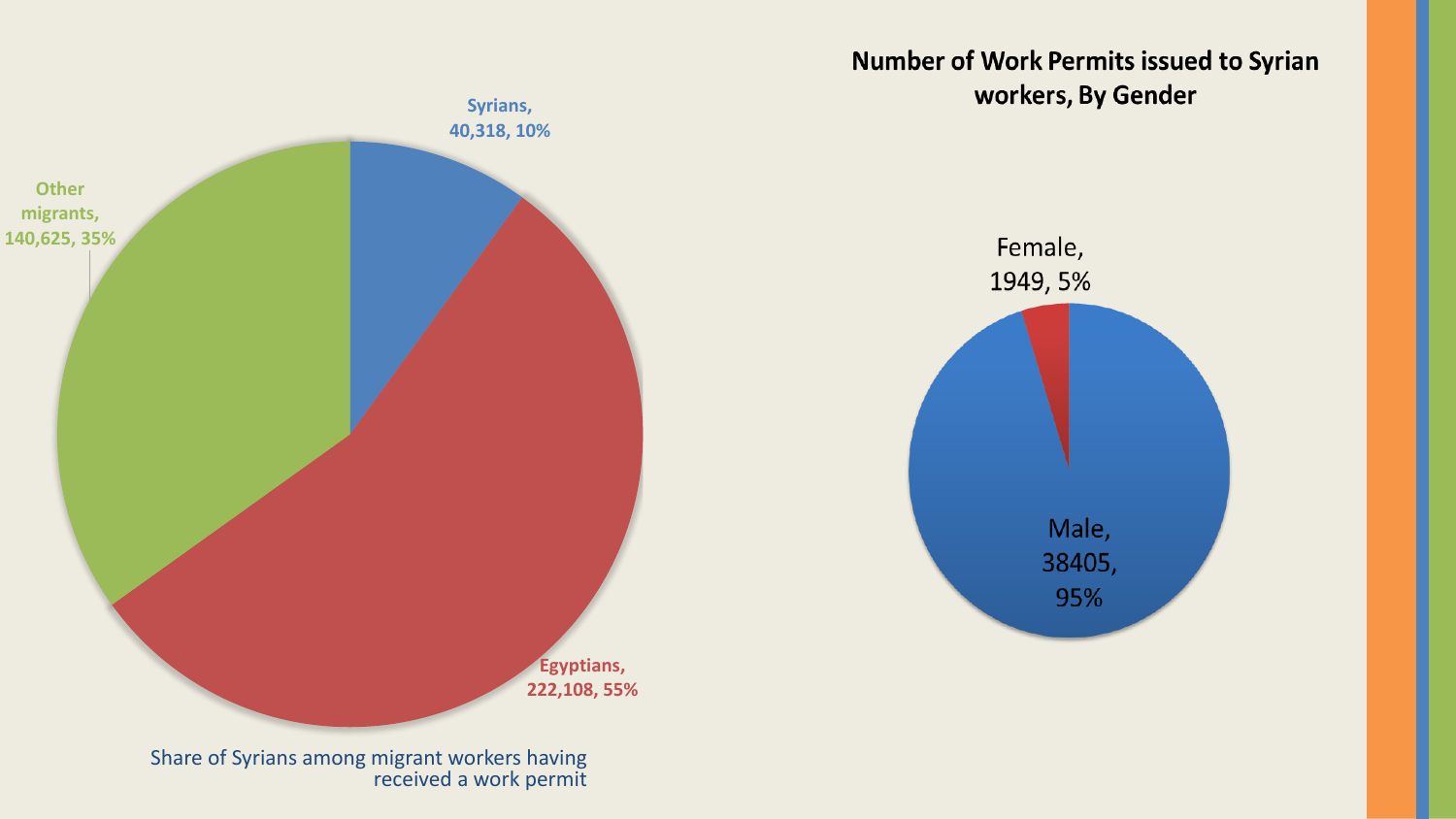**Number of Work Permits issued to Syrian workers through cooperatives**

**Number of Work Permits issued to Syrian** workers through cooperatives, By Gender



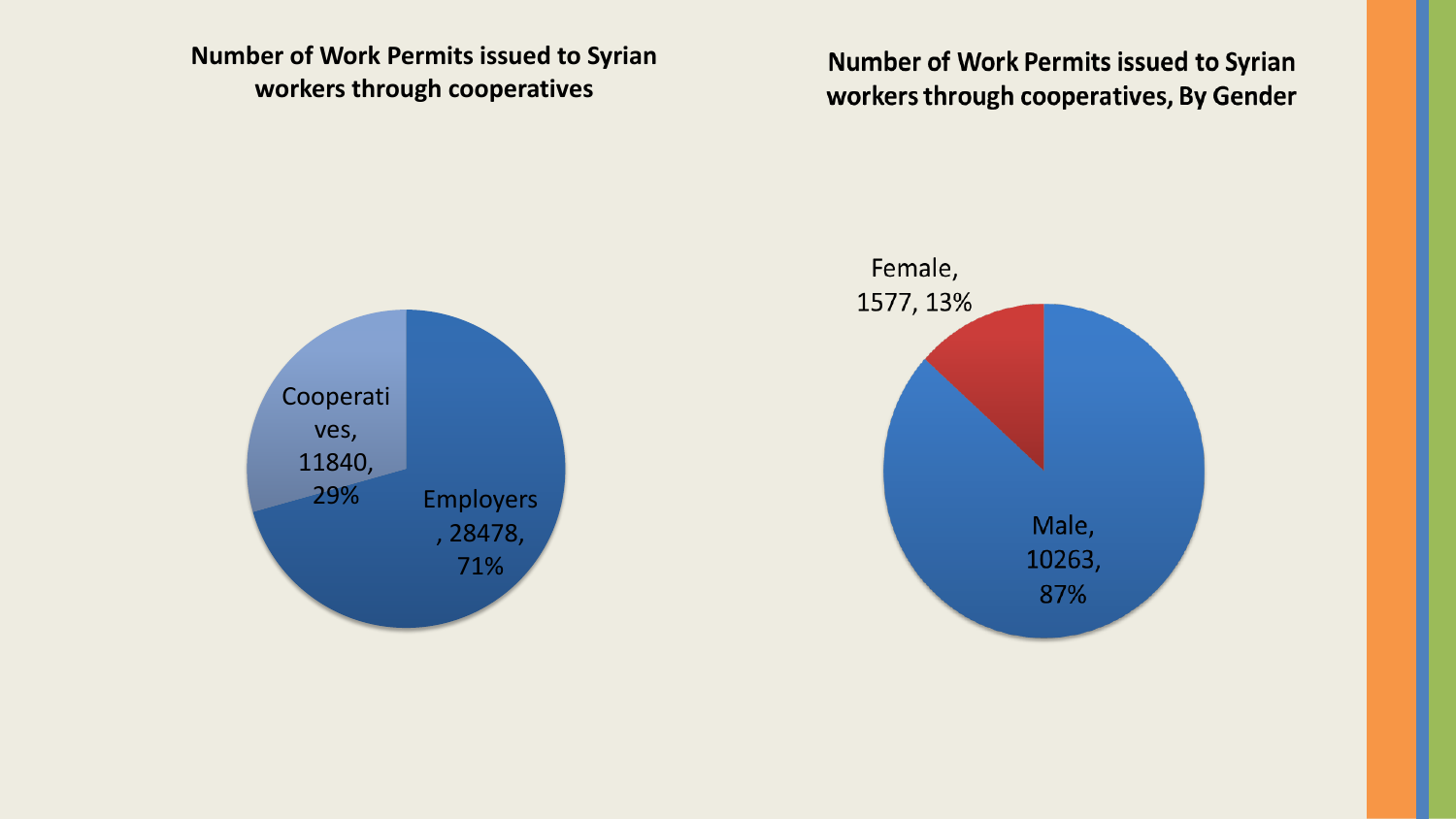## Working permits– towards 200,000 WP



- Ministry of Labour actively seeking ways to increase number of Syrians with working permits
- Grace period of 3 months (April July) for fees and no deportation of illegal workers to camps.
- Extension of the Grace period till April 2017.
- Working permits in agriculture delinked from employers & active campaign with Cooperatives supported by ILO.
- 22 September 2016, the exemption of the medical check ups for Syrians holding MOI card
- Early February 2017, Syrian refugees and issue living in the camps are allowed to work outside the camp work permit.
- ILO is conducting a study on the impact of the formalization (work permits) on the life of Syrian workers in Jordan. ( to be launched end of March).